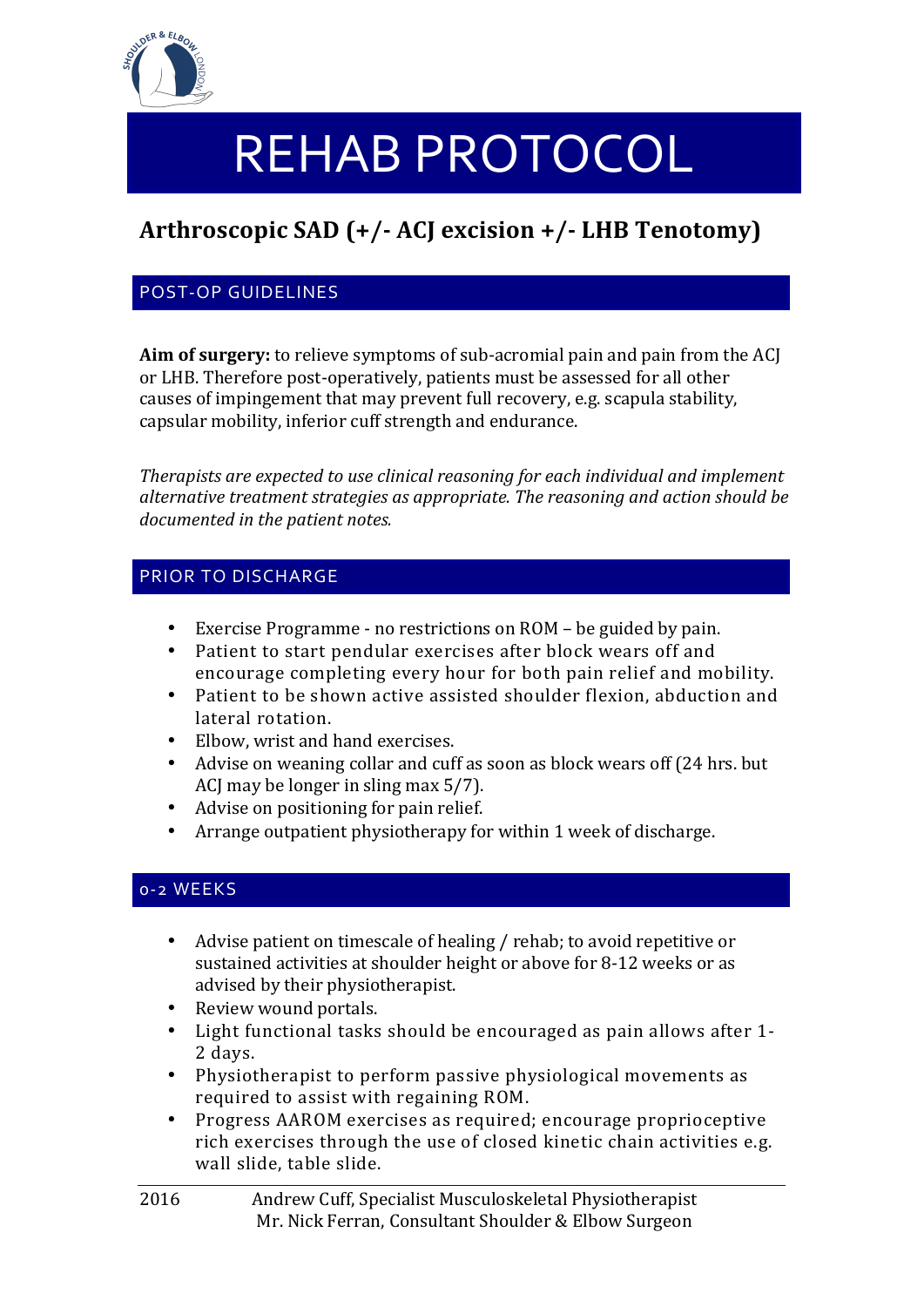- Consider the kinetic chain early; initiate movement with legs or trunk to facilitate local shoulder recruitment e.g. single leg stand, step-ups.
- Check and document both active and passive range of motion.

#### 2-6 WEEKS

#### Goal: Progress AROM and begin rotator cuff related exercises.

- Check and document both active and passive range of motion.
- Check home exercise programme
- Introduce isometric rotator cuff exercises.
- Introduce AA HBB/Internal Rotation exercises.
- Introduce active ROM exercises as required.
- Facilitate rotator cuff activity during elevation e.g. back of hand wall slides up wall.
- Progress kinetic chain rehabilitation e.g. single leg stand with eyes closed, trunk rotation, bridging.
- Increased closed kinetic chain demand e.g. wall slide with theraband loop.

#### 6-12 WEEKS

#### Goal: Full functional AROM or at least pre-operative level.

- Progress proprioceptive work through continued closed kinetic chain exercises e.g. weight bearing through arms in 4-point kneeling
- Progress rotator cuff controlled movement and strengthening work e.g. rotation control in prone  $90/90 +$ /- dumbbell
- Continue to incorporate the kinetic chain e.g. squats, lunges, wall squats with arm elevation.
- Continue to facilitate rotator cuff activity during elevation
- If required, treat posterior tightness avoid sleeper stretches; stretch into horizontal adduction with the arm below shoulder height.
- Start sport-specific training at a level below shoulder height.
- Progress rotator cuff exercises above shoulder height as pain allows e.g. shoulder press, resisted elevation